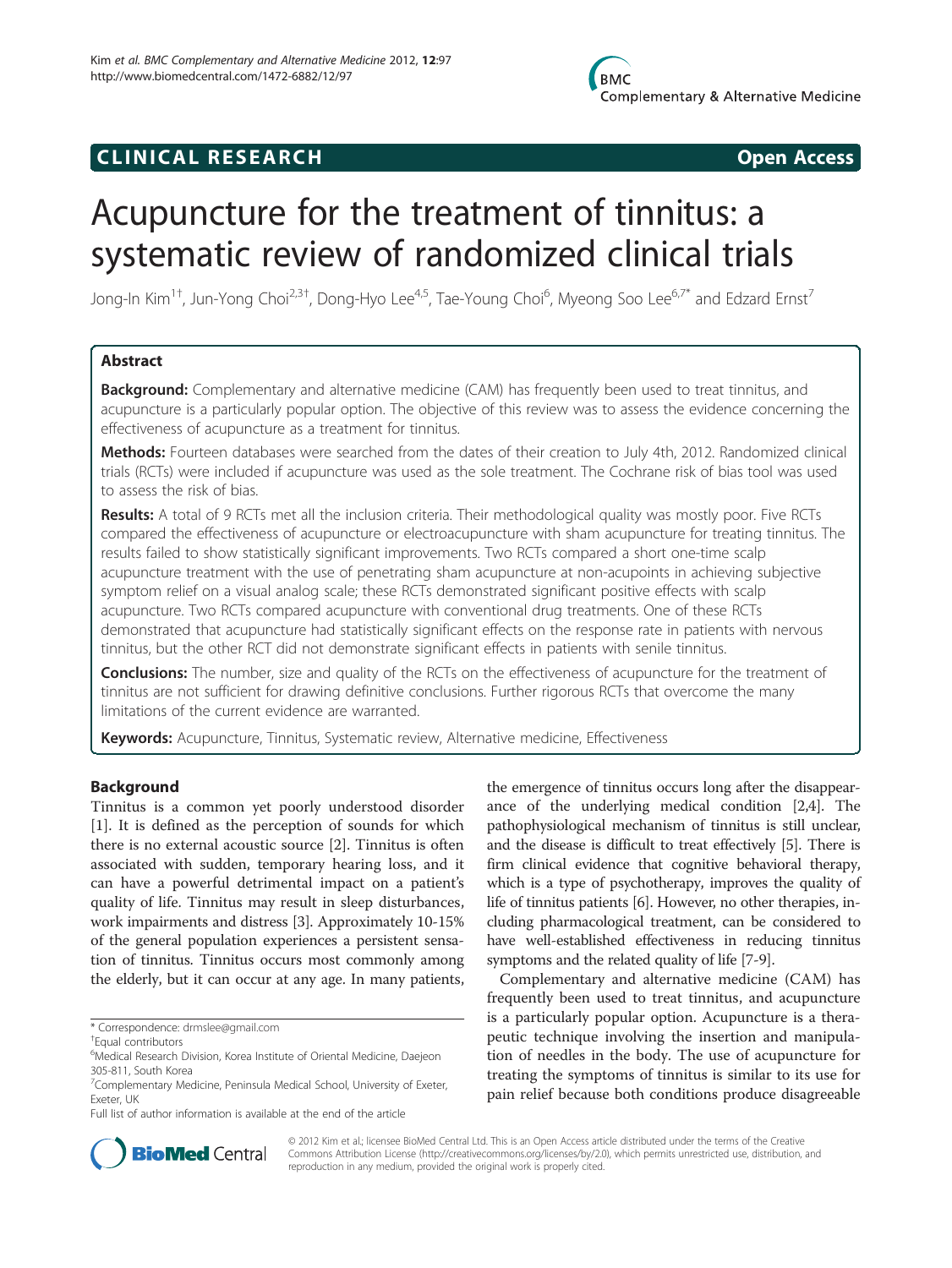<span id="page-1-0"></span>

| Table 1 Summary of randomized controlled trials |                                        |                                                                                  | of acupuncture for the treatment of tinnitus                                                                                                                                                                          |                                                                                                                                |                                                                                                                                                                                              |                                                                                                                                                                                 |                       |
|-------------------------------------------------|----------------------------------------|----------------------------------------------------------------------------------|-----------------------------------------------------------------------------------------------------------------------------------------------------------------------------------------------------------------------|--------------------------------------------------------------------------------------------------------------------------------|----------------------------------------------------------------------------------------------------------------------------------------------------------------------------------------------|---------------------------------------------------------------------------------------------------------------------------------------------------------------------------------|-----------------------|
| (year) [ref]<br>author<br>First                 | Sample size/<br>conditions<br>(lesion) | (years) (Sex, M/F)<br>age or ranges<br>of disease<br>Duration<br>(years)<br>Mean | Intervention<br>(regimen)                                                                                                                                                                                             | (regimen)<br>Control                                                                                                           | Main outcomes                                                                                                                                                                                | Main results<br>(Effect size)                                                                                                                                                   | Country<br>Design     |
| Hansen (1982) [16]                              | 17 unilateral<br>tinnitus              | 46 (9/8)<br>53                                                                   | 2 times weekly for<br>3 weeks, $n = 17$<br>(A) AT (15 min,                                                                                                                                                            | (Penetrating, non-acupoints,<br>15 min, 2 times weekly<br>for 3 weeks, $n = 17$ )<br>$(8)$ Sham AT                             | Period index (ND with usual<br>tinnitus + 2xND with usual<br>tinnitus + 3xND with more<br>pronounced tinnitus)                                                                               | $[-3.95, 9.55]$<br>MD, 2.8                                                                                                                                                      | Cross-over<br>Denmark |
| Vilholm (1998) [18]                             | (both lesion)<br>53 severe<br>tinnitus | 53 (35/19)<br>$\overline{9}$                                                     | sessions over two months,<br>total 25 treatment<br>(A) AT (30 min,<br>$n = 29$                                                                                                                                        | total 25 treatments over<br>non-acupoints, 30 min,<br>(Penetrating, minimal,<br>two months, $n = 25$ )<br>(B) Sham AT          | 1) Annoyance (VAS)<br>3) Awareness (VAS)<br>2) Loudness (VAS)                                                                                                                                | $[-21.26, 11.26]$<br>$[-18.50, 14.50]$<br>$[-16.66, 9.86]$<br>2) MD, -3.40<br>3) MD, -2.00<br>1) MD, -5.0                                                                       | Denmark<br>Parallel   |
| Jeon (2012) [20]                                | 33 unilateral<br>tinnitus              | A: 43.5 (13/4)<br>B: 49.6 (8/8)<br>B: 45.6<br>A: 37.4                            | (A) AT (10min, 2 times weekly<br>for 5 weeks, $n = 17$ )                                                                                                                                                              | (Penetrating non acupoints,<br>10min, 2 times weekly<br>for 5 weeks, $n = 16$ )<br>(B) Sham AT                                 | 1) Tinnitus Handicap<br>2) Symptom I(VAS)<br>Inventory score                                                                                                                                 | 2) Post, MD, -9.5<br>1) Post, MD, 0.5<br>3mo, MD, -12.5<br>$[-14.1, 15.1]$ , NS<br>$-15.5, 10.5$ ], NS<br>3mo, MD, -2.5<br>$[-23.9, 4.9]$ , NS<br>$[-27.0, 2.0]$ , NS           | Parallel<br>Korea     |
| Wang (2010) [21]                                | 50 tinnitus (n.r.)                     | 30-70 (46/4)<br>h.r                                                              | 2/100 Hz at 3 s interval, 25 min,<br>(B) EA (alternative frequency of<br>6 weeks, total 6 treatments,<br>total 6 treatments, $n = 16$ )<br>once a week for 6 weeks,<br>once a week for<br>(A) AT (25 min,<br>$n = 19$ | 25 min, once a week for<br>(Penetrating, minimal,<br>$6$ weeks, $n = 15$ )<br>non-acupoints,<br>(C) Sham AT                    | 4) Quality reduction of<br>2) Tinnitus occurrence<br>1) Subjective general<br>3) Tinnitus loudness<br>hearing improving<br>evaluation of the<br>5) Effect on the<br>treatments<br>daily life | 1) A vs. C, MD, -0.02<br>[-0.12, 0.09], NS<br>B vs. C, MD, 0.32<br>[0.24, 0.39]<br>P < 0.0001<br>3) $NS+$<br>$4)$ NS <sup>+</sup><br>5) NS <sup>+</sup><br>$2)$ NS <sup>+</sup> | Denmark<br>Parallel   |
| Marks (1984) [17]                               | unilateral tinnitus<br>14 chronic      | 51 (7/7)<br>n.r.                                                                 | (A) EA with (20 min, once<br>weekly for two weeks,<br>$n = 14$                                                                                                                                                        | removal, once weekly for<br>two weeks, $n = 14$ )<br>pricking and direct<br>(Non-penetrating,<br>non-acupoints,<br>(B) Sham AT | 3) Tinnitus matching score<br>1) Loudness at a particular<br>time, loudness taking the<br>day as a whole (VAS)<br>(verbal description<br>2) Response rate<br>of any changes)                 | $3)$ NS <sup>+</sup><br>$2)NS+$<br>$1)$ NS <sup>+</sup>                                                                                                                         | Cross-over<br>$\leq$  |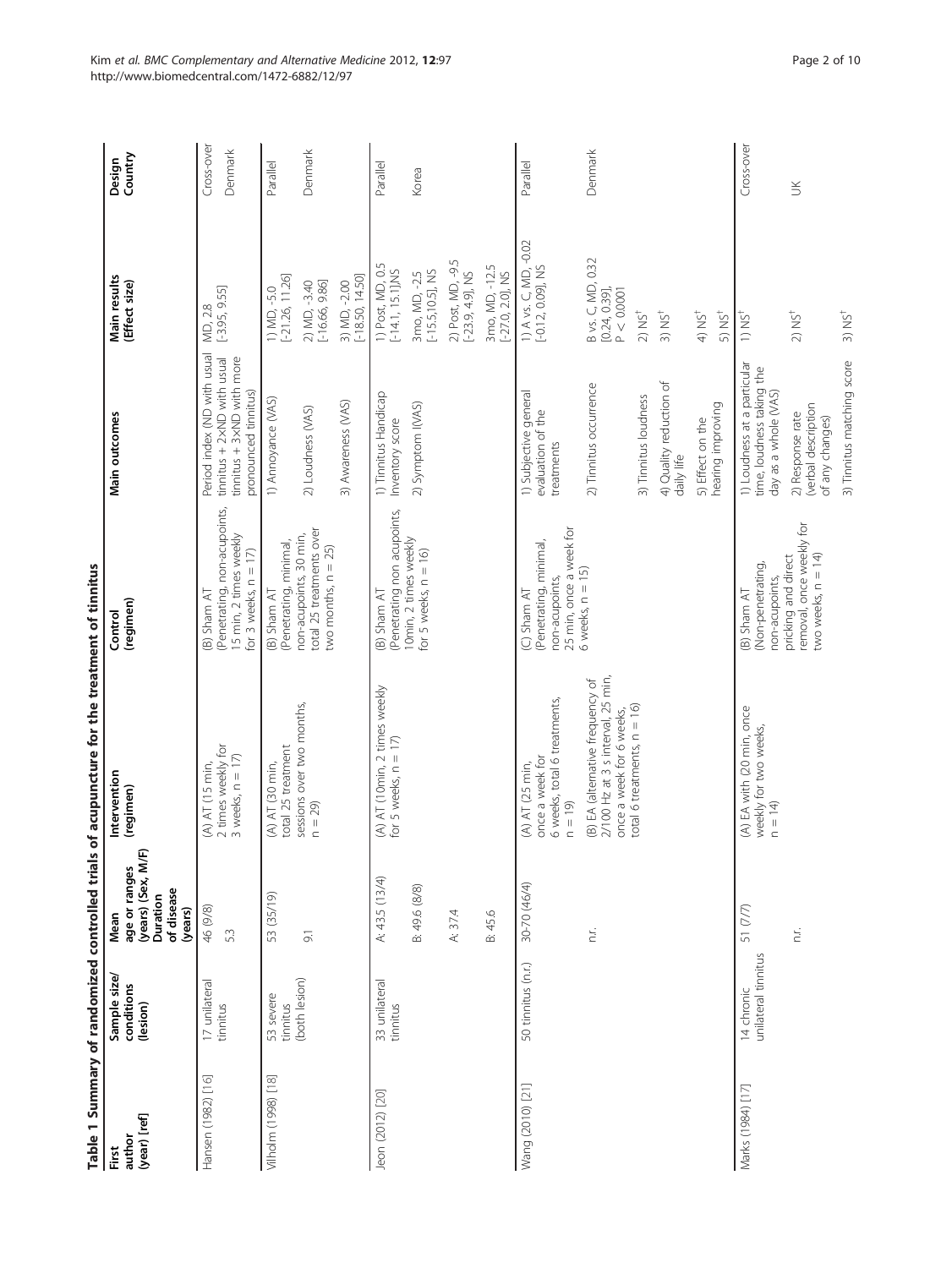| Okada (2006) [15]      | 76 tinnitus (n.r.)            | 57 (29/47)     | at 2 Hz, 15 seconds, one time,<br>(A) Scalp AT (manual rotation                                                    | (Penetrating, non-acupoints,<br>(B) Sham scalp AT                                                                               | Subjective symptom<br>relief (VAS)                                             | $[-2.48, -0.21]$<br>MD, -1.34                                                                                                                                                       | Parallel |
|------------------------|-------------------------------|----------------|--------------------------------------------------------------------------------------------------------------------|---------------------------------------------------------------------------------------------------------------------------------|--------------------------------------------------------------------------------|-------------------------------------------------------------------------------------------------------------------------------------------------------------------------------------|----------|
|                        |                               | h.í.           | $n = 38$                                                                                                           | manual rotation at 2 Hz,<br>one time, $n = 38$ )<br>15 seconds,                                                                 |                                                                                | $P = 0.02$ in favor<br>of A                                                                                                                                                         | Brazil   |
| de Azevedo (2007) [12] | 38 tinnitus (n.r.)            | 36-76 (13/25)  | (A) Scalp AT (manual rotation                                                                                      | (B) Sham scalp AT                                                                                                               | Otoacoustic emission                                                           | AT on the left side                                                                                                                                                                 | Parallel |
|                        | Parallel                      | h.í.           | at 2 Hz, 15 seconds, one time,<br>n = 19)                                                                          | (Penetrating, non-acupoints,<br>manual rotation at 2 Hz,<br>15 seconds,                                                         | amplitude                                                                      | - Right side: 3.39<br>$-1.53, 8.31$ ], NS                                                                                                                                           | Brazil   |
|                        |                               |                |                                                                                                                    | one time, $n = 19$                                                                                                              |                                                                                | $-$ Left side: $1.35$<br>$[-3.29, 5.99]$ , NS                                                                                                                                       |          |
|                        |                               |                |                                                                                                                    |                                                                                                                                 |                                                                                | AT on the right side                                                                                                                                                                |          |
|                        |                               |                |                                                                                                                    |                                                                                                                                 |                                                                                | - Right side:<br>3.16[-0.99, 5.99], NS                                                                                                                                              |          |
|                        |                               |                |                                                                                                                    |                                                                                                                                 |                                                                                | 1.56 [-2.21, 5.33], NS<br>- Left side:                                                                                                                                              |          |
| Tan (2007) [22]        | tinnitus (n.r.)<br>90 nervous | 18-65 (48/42)  | $l$ session = 20 min,<br>daily, 10 times, total 3 sessions,<br>total 30 treatments, $n = 30$ )<br>(A) AT (de-qi, 1 | and vitamin B12, 10 days,<br>total 3 sessions, $n = 30$ )<br>(Bandazol, Dextran 40,<br>(B) Drug therapy<br>Danshen tablet,      | (verbal description<br>of any changes)<br>Response rate                        | $[1.27, 3.89]$ , $P < 0.05$<br>RR, 2.20                                                                                                                                             | Parallel |
|                        |                               | 1 week-10years |                                                                                                                    | C) Herbal medicine (n = 30)                                                                                                     |                                                                                |                                                                                                                                                                                     | China    |
| Jiang (2010) [23]      | tinnitus (n.r.)<br>60 senile  | 50-80 (21/39)  | once daily, 5 times, rest for 2 days,<br>(A) AT (n.r., 1 session = 30 min,                                         | (B) Drug therapy<br>(Flunarizine hydrochloride                                                                                  | 1) Hearing-threshold<br>detection                                              | 1) MD, 0.28[-4.67,5.23], NS <sup>‡</sup>                                                                                                                                            | Parallel |
|                        |                               | n.r.           | 10 times/session, total 3 sessions,<br>total 30 treatments, $n = 30$ )                                             | without any improvements,<br>10mg, orally at bedtime,<br>adding 2 weeks, n = 30)<br>4weeks, stop taking<br>effective service by | 2) Activities of daily living<br>concomitant symptoms)<br>(tinnitus, auditory, | MD, -0.27[-0.57, 0.03], NS<br>concomitant symptoms,<br>2) Tinnitus, MD, -0.75<br>$-0.73$<br>auditory, MD,<br>$-1.25, -0.21$ ]<br>$[-1.10, -0.40]$<br>$P < 0.0001$ ;<br>$P = 0.006;$ | China    |
|                        |                               |                |                                                                                                                    |                                                                                                                                 | (verbal description<br>3) Response rate<br>of any changes)                     | 3) RR, 1.14 [0.87, 1.49], NS                                                                                                                                                        |          |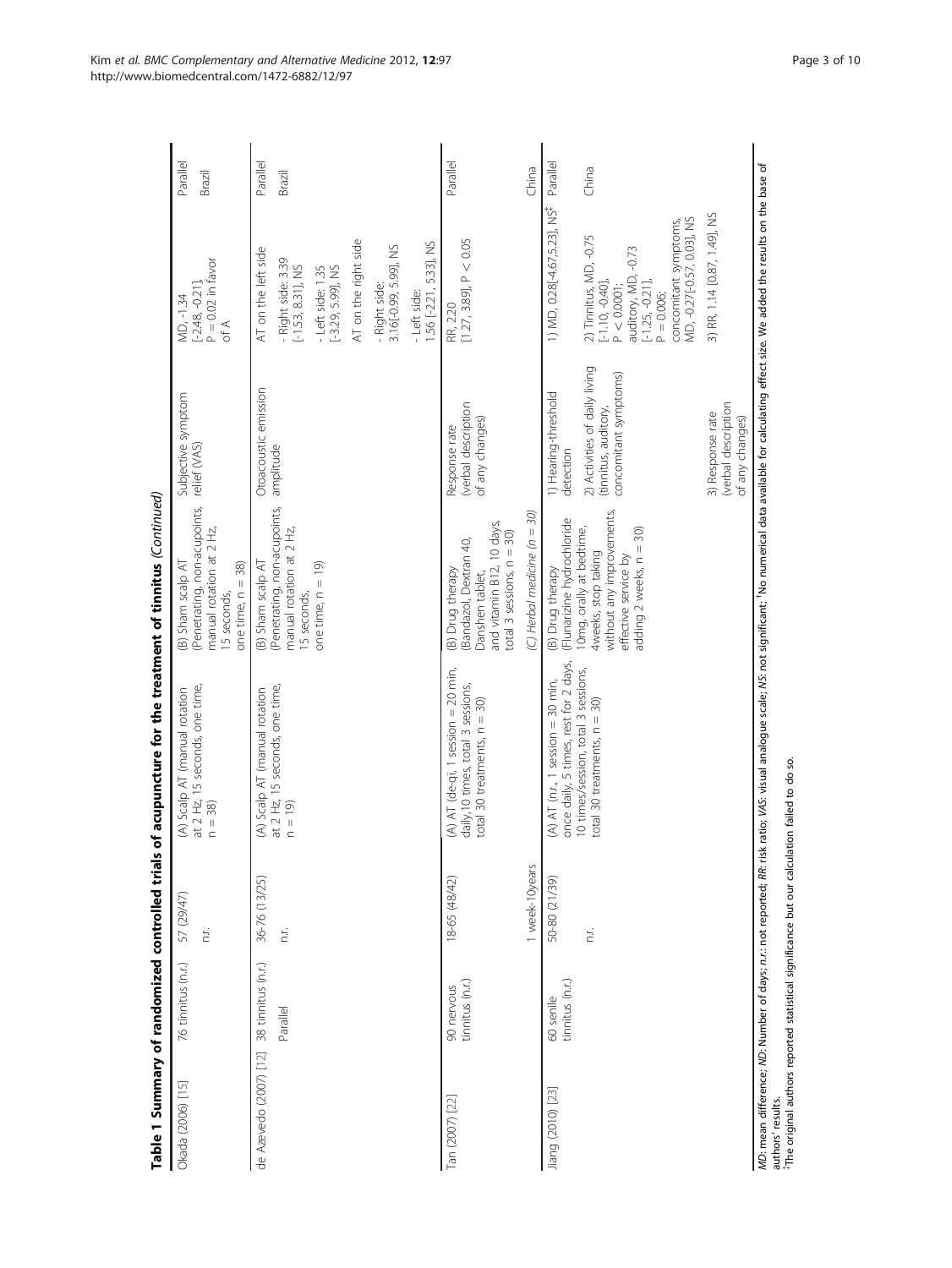sensory and emotional experiences [[10](#page-8-0)]. The rationale for the use of acupuncture is the principle that a needle stimulus may elicit an electrical charge that triggers action potentials to rebalance the neurophysiological system or the function of the olivocochlear nucleus [\[11,12](#page-8-0)]. In the theory of traditional Asian medicine, tinnitus is closely connected to the yin-yang imbalance of the kidneys and of other internal organs such as the gallbladder because channels originating from these organs flow through the ear. Acupuncture is considered to be able to balance this skewed condition [[13](#page-8-0)]. Several studies have reported that acupuncture can generate immediate relief from both the loudness and the disturbing quality of tinnitus, thereby resulting in a significant improvement in the quality of life [\[14,15\]](#page-8-0). Other studies have failed to show the effectiveness of the approach [\[16-18](#page-9-0)].

Dobie [\[7](#page-8-0)] summarized the clinical effectiveness of various alternative therapies, including acupuncture, in treating tinnitus. One systematic review published 12 years ago reported that the 6 randomized controlled trials (RCTs) cited did not produce convincingly positive effects [[19\]](#page-9-0). However, these reviews did not perform systematic assessments [\[7\]](#page-8-0) or are out of date [\[19\]](#page-9-0).

The aim of this systematic review was to critically evaluate the current evidence from RCTs on the use of acupuncture as a symptomatic treatment for patients with tinnitus.

# Methods

## Data sources

The following databases were searched from their dates of creation through July 4th, 2012: MEDLINE, AMED, EMBASE, CINAHL, five Korean medical databases (Korean Studies Information, DBPIA, Korea Institute of Science and Technology Information, KoreaMed and the Research Information Service System), four Chinese medical databases (China National Knowledge Infrastructure databases: Chinese Academic Journals, the Century Journal Project, the China Doctoral/Master Dissertation full text database and the China Conference Proceedings full text database) and the Cochrane Library (2012, Issue 4). Two sets of search terms were used. The first set included terms for acupuncture, and the second set included terms for tinnitus (Additional file [1\)](#page-8-0). The two sets were combined using the Boolean operator AND. The term 'acupuncture' would also capture manual acupuncture, electroacupuncture (EA), scalp acupuncture and auricular acupuncture therapy. The Korean and Chinese terms for acupuncture and tinnitus were used in the Korean and Chinese databases. We also performed electronic searches of the relevant journals (Focus on Alternative and Complementary Therapies and Forschende Komplementarmedizin) through June 2012. Additionally, the reference lists of all the papers obtained were searched. Furthermore, our own personal files were manually searched. Hardcopies of all articles were obtained and read in full.

#### Study selection

#### Types of studies

All prospective RCTs and quasi-RCTs were included in this review. Trials in which acupuncture was performed as part of a complex intervention were excluded. We excluded case studies, case series, qualitative studies, uncontrolled studies and controlled trials without randomization methods. Trials published in the form of dissertations and abstracts were included. No language restrictions were imposed.

## Types of participants

Studies of patients of both sexes and any age with any type of tinnitus were included.

#### Types of interventions

Studies investigating the use of any type of needle acupuncture, with or without electrical stimulation, in tinnitus patients were included. We also included studies that examined the use of auricular acupuncture and scalp acupuncture in tinnitus patients. Trials with acupuncture as a concomitant treatment with other types of complementary therapies were excluded.

## Types of controls

We included studies with control groups that received no treatment, sham acupuncture (i.e., penetrating insertion of a needle at a point other than a valid acupuncture point (a non-acupoint), superficial insertion at an acupuncture point or non-penetrating acupuncture at an acupuncture point or a non-acupoint) and relevant conventional drug therapies for tinnitus. Trials with designs that did not allow for the evaluation of the efficacy of the acupuncture (e.g., using other types of complementary therapies in the control group or comparing two forms of acupuncture or electroacupuncture) were excluded.

#### Types of outcome measures

Studies were required to include either the symptom severity or the relief of symptoms in tinnitus as outcome measures. Other clinically important outcomes included the quality of life, the response rate (i.e., responder vs. non-responder) and adverse events.

#### Data extraction and quality assessment

Hard copies of all articles that appeared promising based on their abstract were obtained and read in full. All articles were read by three independent reviewers (JIK, MSL, and TYC), and data from the articles were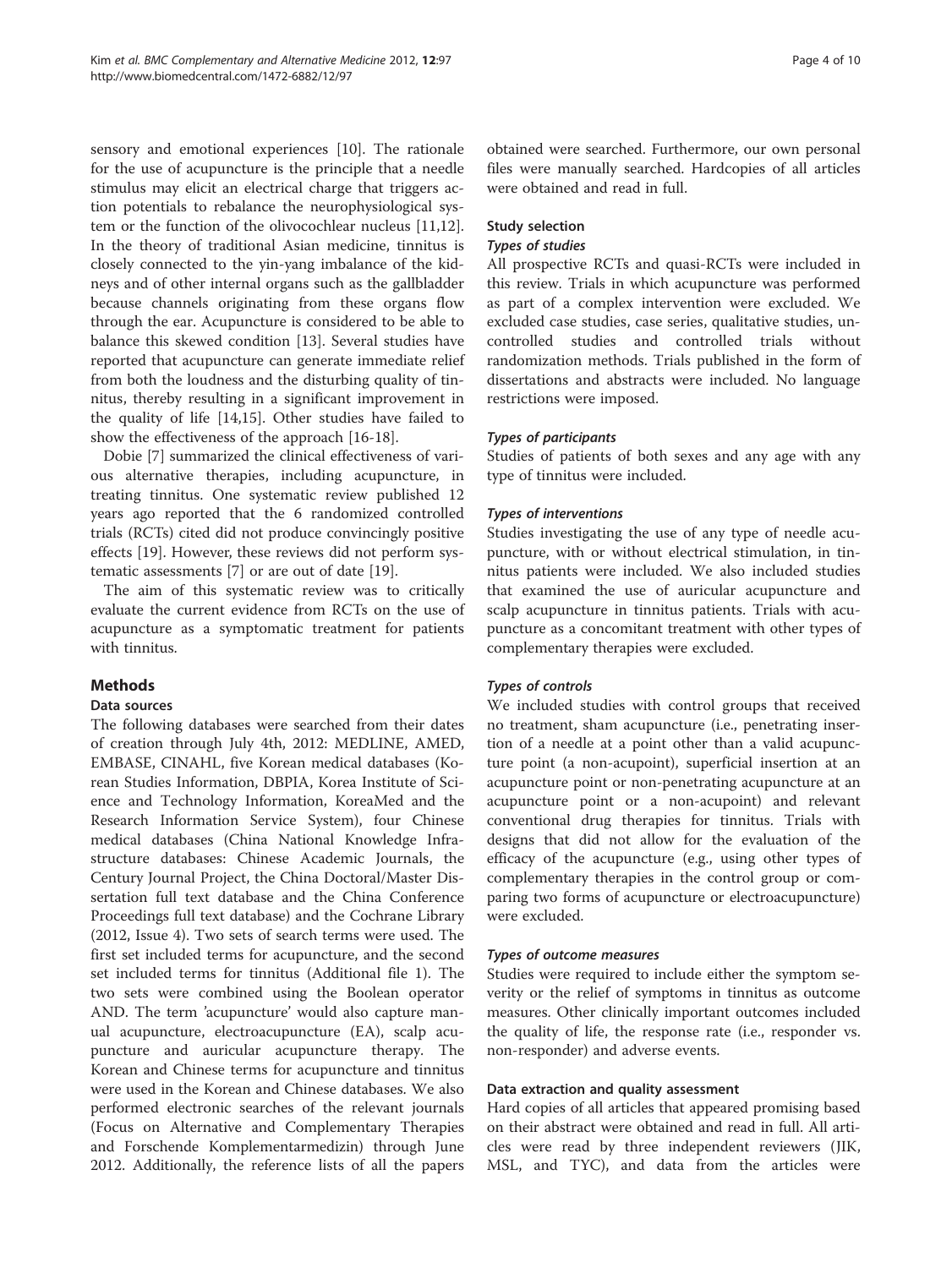validated and extracted according to pre-defined criteria

(Table [1\)](#page-1-0). The risk of bias was assessed using the Cochrane classification of seven criteria: random sequence generation, allocation concealment, patient blinding, assessor blinding, incomplete outcome data, selective outcome reporting and other risks of bias [\[24](#page-9-0)]. Because it is difficult to blind therapists to the use of acupuncture, we assessed patient and assessor blinding separately. We assigned low risk of bias for assessor blinding if the tinnitus was

assessed by someone other than the therapist or the patient who did not know the group assignments. Disagreements were resolved by discussion between the three reviewers (JIK, MSL, and TYC).

# Results

## Study description

The literature searches revealed 382 articles, of which 373 studies were excluded (Figure 1). Of these excluded

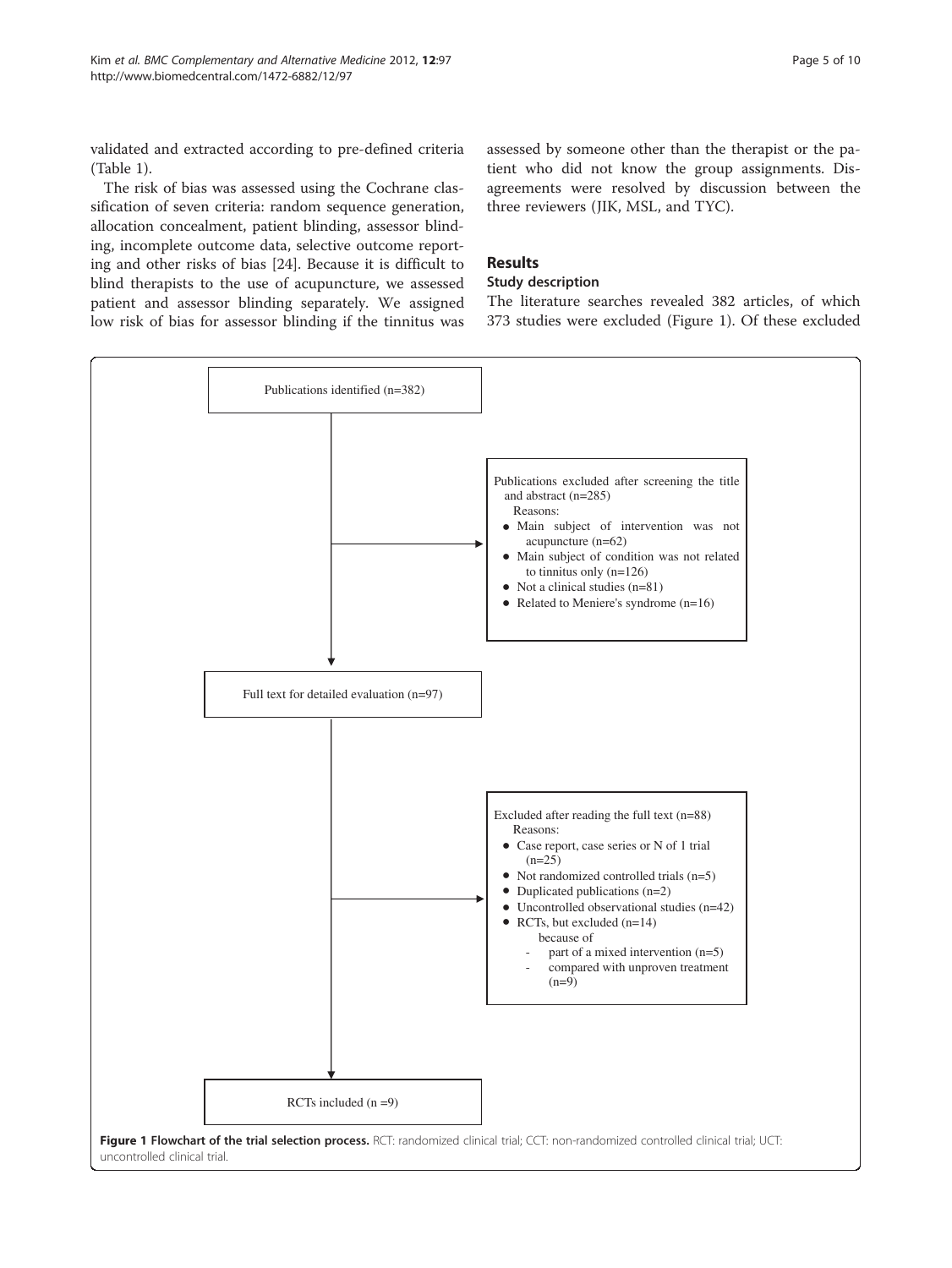<span id="page-5-0"></span>

| Table 2 Summary of treatment points, their rationales and adverse events |                       |                  |                                                                               |                                                      |                                    |
|--------------------------------------------------------------------------|-----------------------|------------------|-------------------------------------------------------------------------------|------------------------------------------------------|------------------------------------|
| First author<br>(Year)                                                   | manipulation<br>De−qi | session<br>Total | Acupuncture point                                                             | acupuncture points<br>Rationales for<br>selection of | Adverse events                     |
| Hansen (1982) [16]                                                       | deqi sensation        | $\circ$          | Common: TE21,TE3,TE17, GB2, ipsilateral                                       | TCM theory                                           | h.i.                               |
|                                                                          |                       |                  | Shi-type (hyper-function tinnitus): plus LR2                                  |                                                      |                                    |
|                                                                          |                       |                  | Xu-type (hypo-function tinnitus): plus KI3                                    |                                                      |                                    |
| Vilholm (1998) [18]                                                      | deqi sensation        | 25               | S19, GB2, S17, GV20: bilateral                                                | TCM theory                                           | Γ.                                 |
|                                                                          |                       |                  | Distal points, n.r.: individually, based on the                               |                                                      |                                    |
|                                                                          |                       |                  | differentiation of signs and symptoms, bilateral.                             |                                                      |                                    |
| Jeon (2012) [20]                                                         | Deqi sensation        | $\supseteq$      | Prone: Bilateral local points: GB12, GB20                                     | Previous study                                       | hľ.                                |
|                                                                          |                       |                  | Ipsilateral points: GV14,GV15,GV16,,GV20,GV21                                 |                                                      |                                    |
|                                                                          |                       |                  | Supine: Bilateral: BL2, LI20;                                                 |                                                      |                                    |
|                                                                          |                       |                  | psilaterani: TE12, TE22, SI19, GB2, TE17, GB7, GV20, EX-HN3                   |                                                      |                                    |
| Wang (2010) [21]                                                         | degi sensation        | $\circ$          | Bilateral local points :GB8,TE17,GB2, GB20,GV20                               | TCM theory                                           | Ξ.                                 |
|                                                                          |                       |                  | Bilateral remote points: TE3, ST36                                            |                                                      |                                    |
| Marks (1984) [17]                                                        | degi sensation        |                  | LI4,LI5,SI4,SI5,SI19,KI6,PC9,GB11,GB12,TE17 and auricular point of vertigo    | TCM theory                                           | n.r.                               |
| Okada (2006) [15]                                                        | Γ.                    |                  | Scalp acupuncture at cochleal-vestibular area (bilateral or ipsilateral n.r.) | TCM theory                                           | Significant pain                   |
|                                                                          |                       |                  |                                                                               |                                                      | during needling,<br>$n = 2$ (2.6%) |
| de Azevedo (2007) [12]                                                   | Πľ.                   |                  | Scalp acupuncture at cochleal-vestibular area (bilateral or ipsilateral n.r.) | TCM theory                                           | h.i                                |
| Tan (2007) [22]                                                          | deqi sensation        | $\approx$        | cervical Jiaji (EX-B 2)                                                       | TCM theory                                           | Γ.                                 |
| Jiang (2010) [23]                                                        | Ξ.                    | 30               | Point EX-HN1(Sishencong),TE21,GB2                                             | TCM theory                                           | h.r.                               |
|                                                                          |                       |                  | Unilateral sick: ipsilateral acupoints                                        |                                                      |                                    |
|                                                                          |                       |                  | Bilateral sick: bilateral acupoints                                           |                                                      |                                    |

TCM: Traditional Chinese Medicine. TCM: Traditional Chinese Medicine.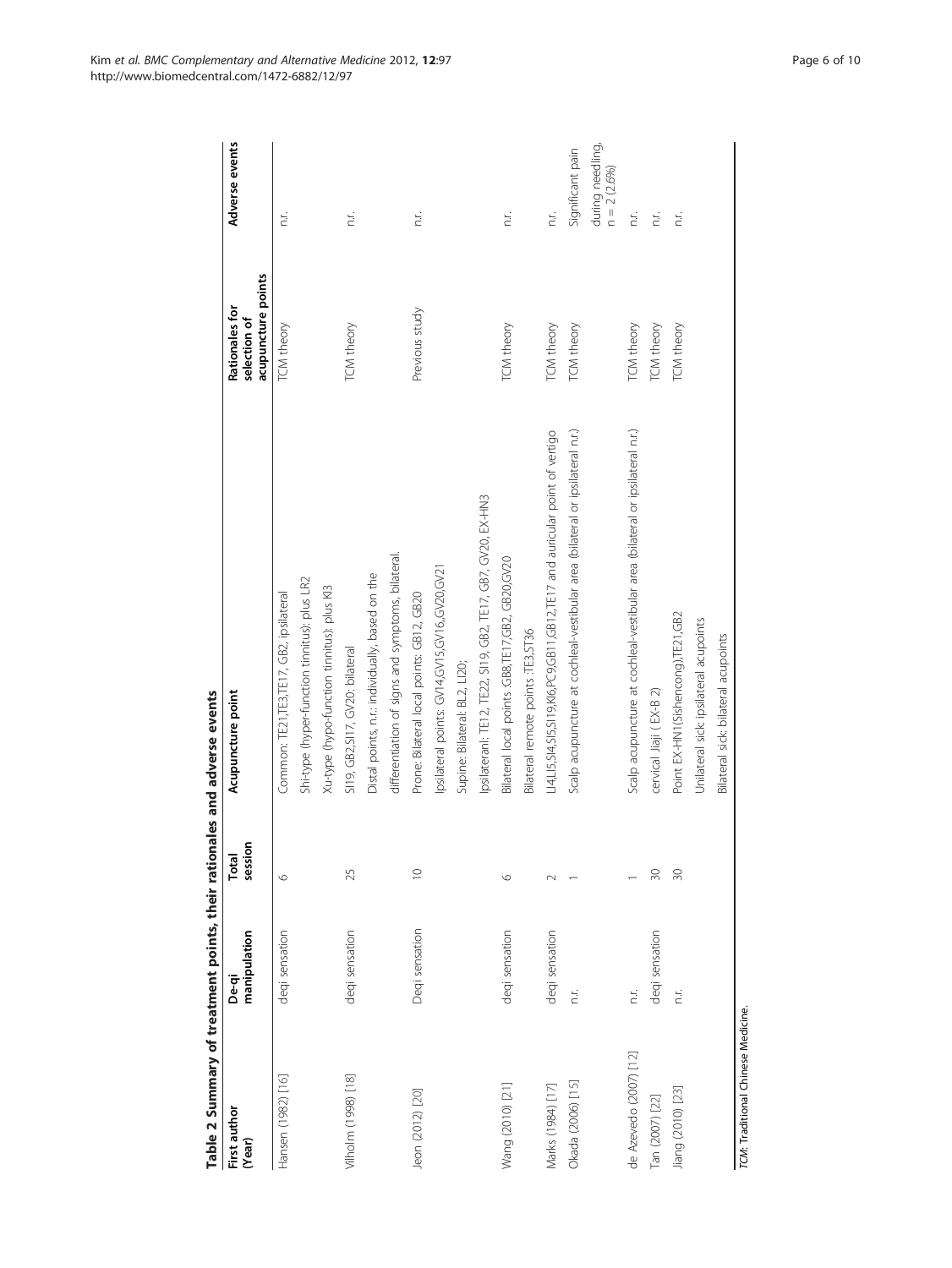studies, the reasons for the 14 excluded RCTs were as follows.

Five studies employed mixed interventions that included acupuncture in the active treatment group, including electroacupuncture plus herbal medicine injection [[25\]](#page-9-0), acupuncture plus gua-sha and cupping [\[26](#page-9-0)], acupuncture plus mixed administration of herbal and conventional medicines [[27](#page-9-0)] and acupuncture plus herbal medicine ingestion [\[28,29](#page-9-0)]. Nine studies employed interventions of unproven efficacy in the control group, including another type of acupuncture [[30-36\]](#page-9-0), physiotherapy [[37\]](#page-9-0), and biofeedback in one control group and a third control medication in another group [[38\]](#page-9-0).

Nine RCTs met our inclusion criteria, and their key data are listed in Table [1](#page-1-0) [\[12,15](#page-8-0)-[18,20-23\]](#page-9-0). Three of the included RCTs were from Denmark [[16](#page-9-0),[18](#page-9-0),[21](#page-9-0)], two were from China [\[22,23\]](#page-9-0), two were from Brazil [[12,15\]](#page-8-0), one was from England [\[17](#page-9-0)], and one was from Korea [\[20](#page-9-0)]. Five of the included trials adopted a two-armed parallel group design [[12](#page-8-0),[15](#page-8-0),[18](#page-9-0),[20,23](#page-9-0)], two used a three-armed parallel group design [[21,22\]](#page-9-0), and two RCTs employed a crossover design [\[16,17](#page-9-0)]. Five trials employed manual acupuncture [\[16,18,20,22,23\]](#page-9-0), one used electroacupuncture [\[17\]](#page-9-0), one used manual acupuncture and EA [\[21](#page-9-0)], and two used scalp needle acupuncture [\[12,15](#page-8-0)]. The number of treatment sessions ranged from one to 30 sessions lasting from 15 seconds to 30 minutes each. The acupuncture points were selected according to traditional Chinese medicine (TCM) theory in eight RCTs [[12,15-](#page-8-0)[18,21-23](#page-9-0)] and protocol of previous study in one RCT [\[20](#page-9-0)] (Table [2](#page-5-0)).

#### Risk of bias

Four RCTs employed adequate methods of random sequence generation [[12](#page-8-0),[15](#page-8-0)[,20,23](#page-9-0)]. Two RCTs had a low risk of bias [\[20,23\]](#page-9-0), but the risk of bias in the sequence generation was high in 2 RCTs [[12,15\]](#page-8-0). One RCT

Table 3 Risk of bias of included RCTs<sup>\*</sup>

employed allocation concealment [[16](#page-9-0)]. Six of the 8 RCTs adopted both assessor and subject blinding [[12,15-](#page-8-0)[18,20\]](#page-9-0), and another RCT adopted only assessor blinding [[21\]](#page-9-0). Three RCTs had a low risk of bias due to incomplete outcome data criteria [[16,20,21](#page-9-0)]. The risk of bias in selective outcome reporting was low in three RCTs [\[20](#page-9-0)-[22](#page-9-0)] and high in one RCT [[23\]](#page-9-0) (Table 3).

#### **Outcomes**

#### Acupuncture vs. sham acupuncture

Seven RCTs tested the effectiveness of several types of acupuncture on symptoms of tinnitus comparing with penetrating or non-penetrating acupunctures [[12,15-](#page-8-0)[18,20,21\]](#page-9-0).

Among them, five RCTs compared manual acupuncture or electroacupuncture on the symptoms of tinnitus to penetrating or non-penetrating acupuncture on acupoints [\[16-18,20,21](#page-9-0)]. The results failed to demonstrate statistically significant improvements in the periodic index, annoyance, loudness, awareness, Tinnitus Handicap Inventory, symptoms in visual analogue scale and response rate, although differences were found in some of subjective general evaluation of the treatment.

Two RCTs compared the effectiveness of a short onetime scalp acupuncture treatment to penetrating sham acupuncture at non-acupoints in achieving subjective symptom relief on a visual analog scale and in reducing the amplitude of otoacoustic emissions (OAE) [\[12,15](#page-8-0)]. One of these trials demonstrated significant effects of scalp acupuncture on symptom relief [[12,15](#page-8-0)], but the other trial failed to significantly reduce OAE [\[12,15\]](#page-8-0).

#### Acupuncture vs. conventional drug therapy

Two RCTs compared acupuncture with conventional drug treatments, including Bandazol and Flunarizine hydrochloride [\[22,23](#page-9-0)]. One of these trials suggested that acupuncture had positive effects on the response rate in

| Study                  | Random<br>sequence<br>generation | <b>Allocation</b><br>concealment | Patient<br>blinding | Assessor<br>blinding | Incomplete outcome data | <b>Selective</b><br>outcome<br>reporting |
|------------------------|----------------------------------|----------------------------------|---------------------|----------------------|-------------------------|------------------------------------------|
| Hansen (1982) [16]     |                                  |                                  |                     |                      |                         |                                          |
| Vilholm (1998) [18]    |                                  |                                  |                     |                      |                         |                                          |
| Jeon (2012) [20]       |                                  |                                  |                     |                      |                         |                                          |
| Wang (2010) [21]       |                                  |                                  |                     | U                    |                         |                                          |
| Marks (1984) [17]      |                                  |                                  |                     |                      |                         |                                          |
| Okada (2006) [15]      | H                                |                                  |                     |                      |                         |                                          |
| de Azevedo (2007) [12] | H                                |                                  |                     |                      |                         |                                          |
| Tan (2007) [22]        |                                  |                                  |                     | U                    |                         |                                          |
| Jiang (2010) [23]      |                                  |                                  |                     |                      |                         | Ħ                                        |

\* Domains of quality assessment based on the Cochrane tools for assessing risk of bias.

Abbreviations; L: low risk of bias; H: high risk of bias; U: Unclear (uncertain risk of bias).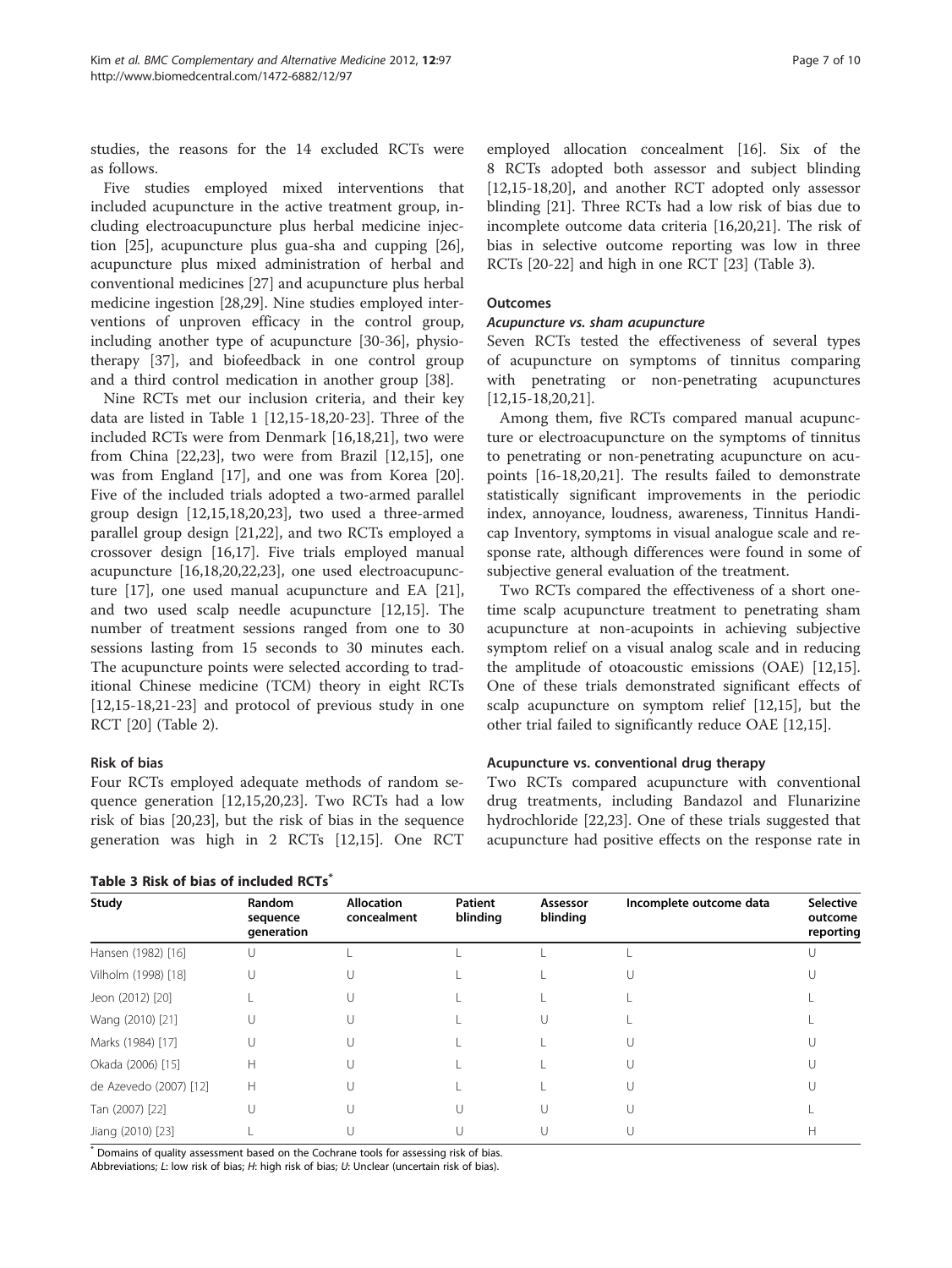patients with nervous tinnitus [\[22](#page-9-0)], but the other trial failed to demonstrate improvement in patients with senile tinnitus [\[23\]](#page-9-0).

#### **Discussion**

Few sham-controlled RCTs have tested the effectiveness of acupuncture on tinnitus. Collectively, the results of the existing studies have failed to demonstrate specific effects of acupuncture. Only two of the 7 shamcontrolled RCTs suggested positive effects. These two RCTs demonstrated beneficial effects of acupuncture for tinnitus when acupuncture was compared with drug therapy. However, the studies were too small to generate reliable findings. Both of the trials had small sample sizes  $[n < 40$  for each group] and were thus prone to a type II error or an exaggeration of the treatment effect [\[39,40](#page-9-0)]. Overall, our findings provided no convincing evidence that acupuncture is beneficial for treating tinnitus.

We identified 6 new RCTs that had not been examined in previous reviews [[12,15,](#page-8-0)[20](#page-9-0)-[23](#page-9-0)]. Nevertheless, the results of our review are similar to those of a previous review [[19](#page-9-0)] that showed that acupuncture was not supported by sound evidence as a treatment for tinnitus. The previous review expressed concern regarding the poor methodological quality of the primary studies included.

Although most of the RCTs included in the present review employed sham-control groups, none was flawless. Five RCTs included fewer than 10 sessions [\[15](#page-8-0)[-17,21,22](#page-9-0)], which may be insufficient for obtaining a positive clinical outcome. Two trials provided acupuncture in only a single session [\[15](#page-8-0)[,22\]](#page-9-0). The likelihood of an inherent bias in the studies was assessed based on the description of the methods of randomization, blinding, and allocation concealment. Most of the included trials had a high risk of bias. Low-quality trials are more likely to overestimate the effect size [\[41,42\]](#page-9-0). None of the studies used a power calculation, and the sample sizes were usually small. Details regarding the dropouts and withdrawals were described in three trials [\[16,20,21](#page-9-0)]. However, the other RCTs did not report this information, which can lead to an exclusion or attrition bias. Consequently, the reliability of the evidence presented here is clearly limited.

Several sham acupuncture methods have been proposed for acupuncture trials. These methods include the penetrating insertion of needles at non-acupoints [[12,15,](#page-8-0)[16\]](#page-9-0), superficially puncturing the skin at nonacupoints [\[18,20,21](#page-9-0)], and the non-penetration of nonacupoints [\[17](#page-9-0)]. In the present systematic review, no evidence for the superiority of real acupuncture over sham acupuncture was found, regardless of the acupuncture technique employed. Non-penetrating sham acupuncture has been reported to be superior to placebo tablets in reducing subjective pain [\[43](#page-9-0)]. This finding may suggest

that most of the effects of needle acupuncture are nonspecific in nature.

Two RCTs from China compared acupuncture with conventional drug treatment and demonstrated positive effects on at least one outcome. However, the current evidence for the effectiveness of these drug therapies for treating tinnitus is not clear, and some drug therapies have been shown to be less effective than other forms of therapy. Additionally, the risk of bias in these RCTs was high, and the findings may be overestimated. Consequently, the evidence comparing acupuncture with drug therapies for the treatment of tinnitus is not clear.

Two RCTs compared the efficacy of scalp acupuncture with sham acupuncture for treating tinnitus[\[12,15\]](#page-8-0). Although the results demonstrated significant benefits from the scalp acupuncture, these trials also had a high risk of bias in randomization and allocation concealment. Consequently, these trials are likely to have overestimated the effect size.

The rationale for the acupuncture point selection was stated in all of the included RCTs. The authors in eight of the included RCTs quoted traditional Chinese theory as the justification for their point selection and used acupoints from the previous study in one RCT [\[20](#page-9-0)]. Needle stimulation resulting in the desired sensation  $(de-qi)$  in the patient is considered to be important for achieving maximal effects. This needle sensation was considered in the six RCTs included [\[16-18,20](#page-9-0)-[22\]](#page-9-0). In the present data set, we found no evidence that the presence or absence of de-qi exerted an important influence on the clinical outcome.

Most of the included RCTs adopted questionnaires or self-reported inventories concerning the symptoms related to tinnitus. However, it is important to use only validated questionnaires. Unless the reliability and validity of the outcome measures used have been established, the data derived from the measures are subject to bias, and comparisons between the results of different studies are difficult.

In the included studies, several types of active acupuncture treatment were used: five RCTs used traditional manual body acupuncture [\[16,18,20,22,23](#page-9-0)]; one RCT used electroacupuncture [\[17](#page-9-0)]; one RCT used both manual body acupuncture and electroacupuncture [\[21](#page-9-0)]; and two RCTs used scalp acupuncture [\[12,15](#page-8-0)]. For all of these different types of needle stimulation, de-qi (i.e., sensation of needling in both practitioners and patients) might be a very important therapeutic factor in both traditional Asian medical viewpoint and neurophysiology [[29\]](#page-9-0). However, the underlying neurophysiologic mechanism of these different acupuncture types according to the stimulating region (body versus scalp) and/or stimulating methods (manual versus electrical stimulation), might not be the same [[44](#page-9-0)-[46\]](#page-9-0). Therefore, the effect of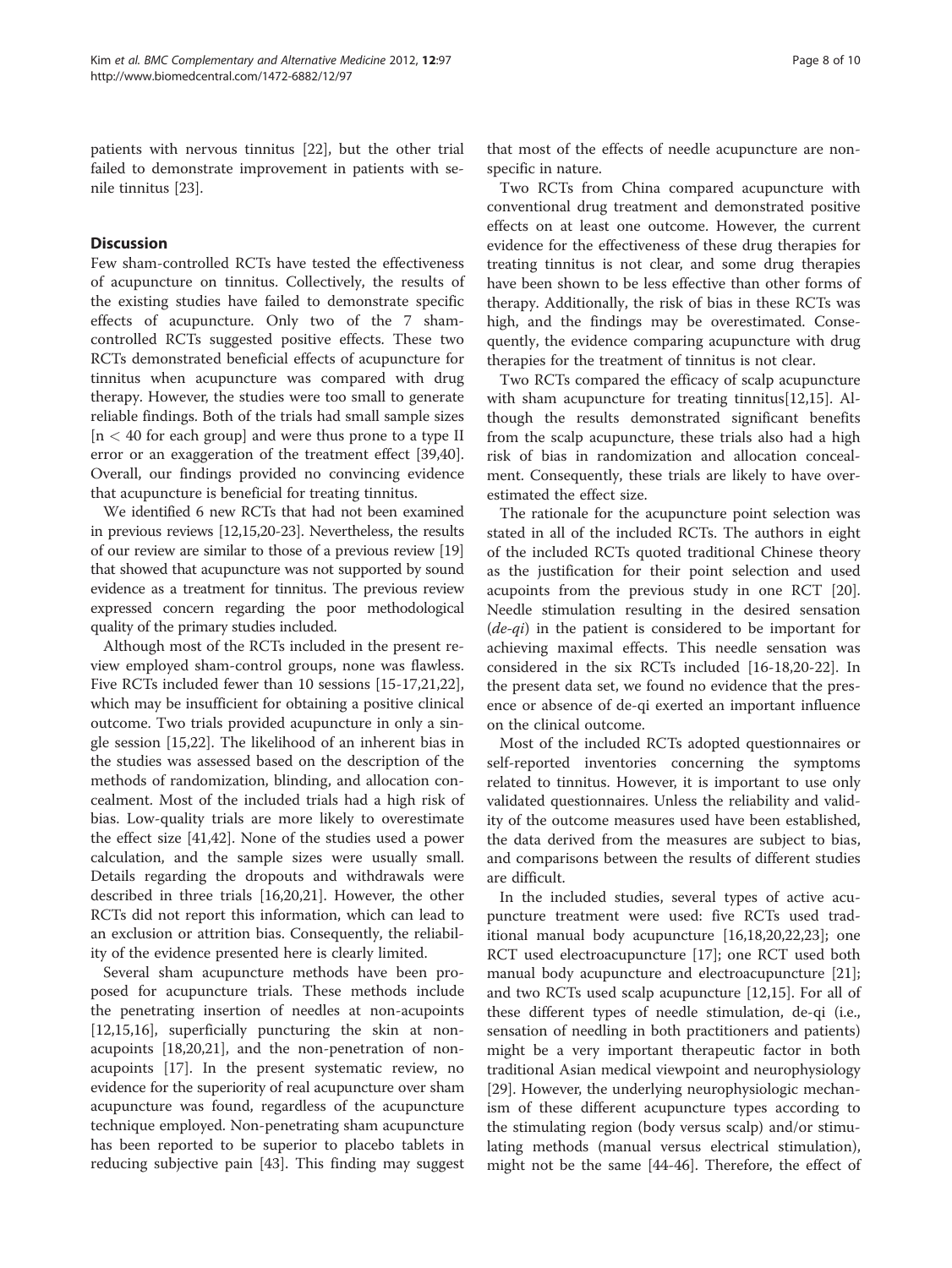<span id="page-8-0"></span>different type of acupuncture on tinnitus should be interpreted apart and cannot be simply pooled altogether in future meta-analysis.

The experience and the number of the acupuncture practitioners used can influence the results of acupuncture clinical trials. Of the included trials, one trial [[21](#page-9-0)] reported that one acupuncturist with more than 10 years of experience administered all of the treatments of real and sham acupuncture. No information was reported regarding the acupuncture practitioners in the other trials; consequently, we do not know whether the acupuncture was administered by well-trained practitioners.

Reports of adverse events from acupuncture are scarce, and those that have been reported are mild [[47,48\]](#page-9-0). Adverse effects from acupuncture were reported in one of the reviewed RCTs [15]. Two cases of significant pain from the needles were reported. The fact that several RCTs did not clearly mention adverse effects demonstrates the poor reporting standards of acupuncture research.

Our review has a number of important limitations. Although substantial efforts were made to retrieve all RCTs on the subject, we cannot be certain that our search was exhaustive. Moreover, selective publishing and reporting are major causes of bias that should be considered [\[49-](#page-9-0) [51\]](#page-9-0). It is conceivable that several negative RCTs remain unpublished, and this may distort the overall understanding of acupuncture. Further limitations include the paucity and the often-suboptimal methodological quality of the primary data. These factors influence both the quality and the quantity of the research reviewed. In total, these factors limit the conclusiveness of this systematic review.

#### Conclusion

In conclusion, the evidence from sham-controlled RCTs testing the effectiveness of acupuncture for the treatment of tinnitus is not yet convincing. The number, size and quality of the RCTs are not sufficient for drawing definitive conclusions. Further rigorous RCTs that overcome the many limitations of the current evidence are warranted. However, in clinical practice, acupuncture treatment by experienced and licensed practitioners might be an option for tinnitus patients, especially when the patients refuse psychological behavioral therapy, which is the only treatment with clinical evidence demonstrating improved quality of life in tinnitus patients. Additionally, because acupuncture is a safe procedure and because there is no current treatment for which clinical efficacy has been demonstrated for specific tinnitus symptoms, acupuncture is an option for the treatment of tinnitus symptoms in patients who request this procedure in the clinic.

#### Additional file

#### [Additional file 1:](http://www.biomedcentral.com/content/supplementary/1472-6882-12-97-S1.pdf) Supplement 1. The search strategies.

#### Competing interest

The authors declare that they have no competing interest.

#### Acknowledgement

MS Lee and TYC were supported by KIOM (C12080 and K11111).

#### Author details

<sup>1</sup>Department of Acupuncture and Moxibustion, College of Oriental Medicine, Kyung Hee University, Seoul, Republic of Korea. <sup>2</sup>School of Korean Medicine Pusan National University, Yangsan, Republic of Korea. <sup>3</sup>Korean Medicine Hospital of Pusan National University, Yangsan, Republic of Korea. 4 Department of Korean Oriental Medical Ophthalmology & Otolaryngology & Dermatology, Wonkwang University Oriental Medical Center, Gunpo, Republic of Korea. <sup>5</sup>Present address: Office of Health Technology Evaluation National Evidence-based Healthcare Collaborating Agency, Seoul 110-450, Republic of Korea. <sup>6</sup>Medical Research Division, Korea Institute of Oriental Medicine, Daejeon 305-811, South Korea. <sup>7</sup>Complementary Medicine Peninsula Medical School, University of Exeter, Exeter, UK.

#### Authors' contributions

JIK, JYC, TYC and MSL designed the review, performed searches, appraised and selected trials, extracted data, contacted authors for additional data, carried out analyses and interpretations of the data, and drafted this report. DHL and EE reviewed and critiqued this review and report and assisted with interpretation of the data. All authors read and approved the final manuscript.

#### Received: 6 December 2011 Accepted: 8 July 2012 Published: 17 July 2012

#### References

- Lockwood AH, Salvi RJ, Burkard RF: Tinnitus. N Engl J Med 2002, 347(12):904–910.
- 2. Henry JA, Dennis KC, Schechter MA: General review of tinnitus: prevalence, mechanisms, effects, and management. J Speech Lang Hear Res 2005, 48(5):1204–1235.
- 3. Dobie RA: Depression and tinnitus. Otolaryngol Clin North Am 2003, 36(2):383–388.
- 4. Heller AJ: Classification and epidemiology of tinnitus. Otolaryngol Clin North Am 2003, 36(2):239–248.
- 5. Ahmad N, Seidman M: Tinnitus in the older adult: epidemiology, pathophysiology and treatment options. Drugs Aging 2004, 21(5):297–305.
- 6. Savage J, Waddell A: Tinnitus. Clin Evid 2012, 2:506.
- 7. Dobie RA: A review of randomized clinical trials in tinnitus. Laryngoscope 1999, 109(8):1202–1211.
- 8. Langguth B, Salvi R, Elgoyhen AB: Emerging pharmacotherapy of tinnitus. Expert Opin Emerg Drugs 2009, 14(4):687–702.
- 9. Lockwood AH: Tinnitus. Neurol Clin 2005, 23(3):893–900. viii.
- 10. Chami F: A utilização da acupuntura em pacientes portadores de zumbido. Zumbido: Avaliação, Diagnóstico e Reabilitação - Abordagens atuais. São Paulo: Lovise; 2004.
- 11. Kiyoshita Y: Acupuncture treatment of tinnitus: evaluation of its efficacy by objective methods. Otolaryngol Head Neck Surg 1990, 62:351–357.
- 12. de Azevedo RF, Cbiari BM, Okada DM, Onisbi ET: Impact of acupuncture on otoacoustic emissions in patients with tinnitus. Braz J Otorhinolaryngol 2007, 73(5):599–607.
- 13. Maciocia G: The practice of Chinese medicine: the treatment of diseases with acupuncture and Chinese herbs. 2nd edition. Edinburgh: Churchill Livingstone; 2008.
- 14. Axelsson A, Andersson S, Gu LD: Acupuncture in the management of tinnitus: a placebo-controlled study. Audiology 1994, 33(6):351-360
- 15. Okada DM, Onishi ET, Chami FI, Borin A, Cassola N, Guerreiro VM: Acupuncture for tinnitus immediate relief. Braz J Otorhinolaryngol 2006, 72(2):182–186.